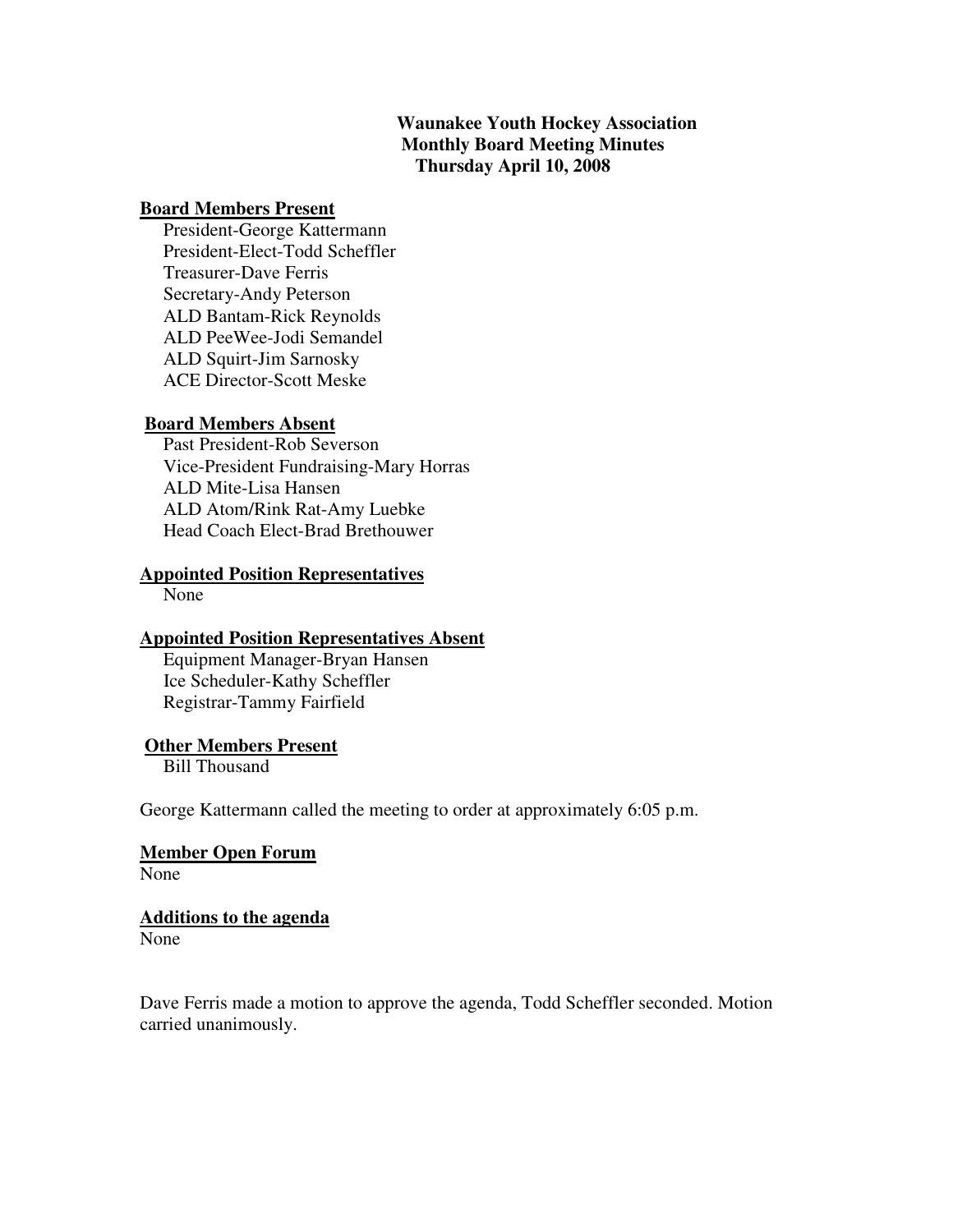# **Approval of prior meeting minutes**:

Dave Ferris made a motion to approve the March meeting minutes, Jim Sarnosky seconded. Motion carried unanimously.

### **Reports/updates**:

Vice-President Fundraising-Mary Horras (Not Present) \*No Report. Recruiting/Marketing \*No Report. Ice Scheduler-Kathy Scheffler (Not Present) \*No Report. Apparel Manager-Mary Horras (Not Present) \*No Report. ALD Bantam-Rick Reynolds \*No Report. ALD PeeWee-Jodi Semandel \*No Report. ALD Squirt-Jim Sarnosky \*No Report. ALD Mite-Lisa Hansen (Not Present) \*Lisa e-mailed report. Copy is with meeting notes. ALD Atom/Rink Rat-Amy Luebke (Not Present) \*No Report. Equipment Manager-Bryan Hansen (Not Present) \*Bryan e-mailed report. Copy is with meeting notes. ACE Director-Brad Brethouwer (Not Present) \*Brad e-mailed report. Copy is with meeting notes. Brad is working on finalizing the Waunakee Summer Hockey Camp.

 Registrar-Tammy Fairfield (Not Present) \*No Report.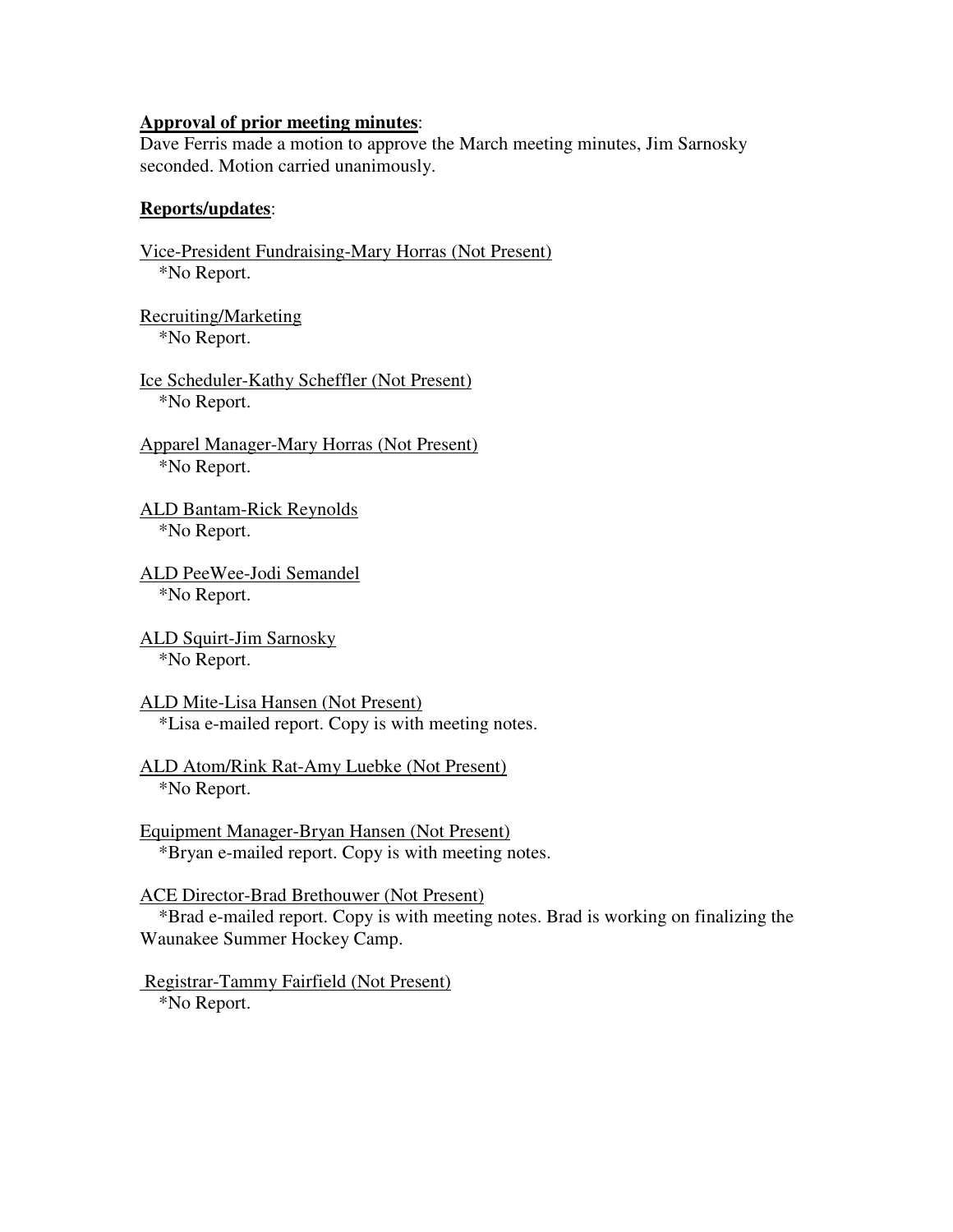#### Treasurer-Dave Ferris

 \*Dave Ferris (e-mailed report.) Copy is with meeting notes. He also distributed the Financial Statement with Summary (see hand out). Addition Newsletter cost \$18.85.

Jodi Semandel made a motion to approve payment of the bills, Todd Scheffler seconded. Motion carried unanimously.

### WAHA Region 4- Scott Meske

 \* The Spring/Fall Region 4 meeting is Wednesday 05/07/08 at Eagles Nest. The WAHA Annual Meeting is Saturday 05/17/08 at Chula Vista. The WAHA Golf Outing is Friday 08/15/08 at Chula Vista.

### **Old Business**

On-Line Registration-Tammy Fairfield will talk about the on-line registration at the Annual Meeting and will also send e-mail with the link to the USA Hockey Website and step-by-step instructions on how to register. The USA Hockey fee is \$30.00 per skater age 7 or older. Scott Meske asked if we would reduce our fees by \$30.00. That will be discussed at the budget meeting.

Annual Meeting/Potluck-Lisa Hansen (e-mailed report.) Copy is with meeting notes. Everything is ready to go.

Website-Bill Thousand will do a short presentation and explain to the association the updates and features on the Website.

Injury Policy- Jim Sarnosky E-mailed a proposal for a return to play policy after a "Significant Injury" (see e-mail.) Copy is with meeting notes. Scott Meske explained that our coaches evaluate the kids and suggest to the parents to take the child to the doctor and ask them to get a doctors note saying when the child can return to play or participate. Jim Sarnosky is going to start an Awareness Campaign.

Dave Ferris made a motion to credit Jim Sarnosky his fees according the current injury policy, Todd Scheffler second. Motion carried unanimously.

Dave Ferris made a motion to change the current injury policy from 10 weeks to 6 weeks (pro-rated starting at 6 weeks) starting 07/01/08 season and if skater is out 6 or more weeks they must have a doctors note and request in writing to the board to receive credit, Jim Sarnosky seconded. Motion carried unanimously.

### **New Business**

LTP Registration- Tammy Fairfield and Brad Brethouwer will be handling this. Any questions contact Tammy or Brad.

LTP "one goal" equipment purchase-No action taken.